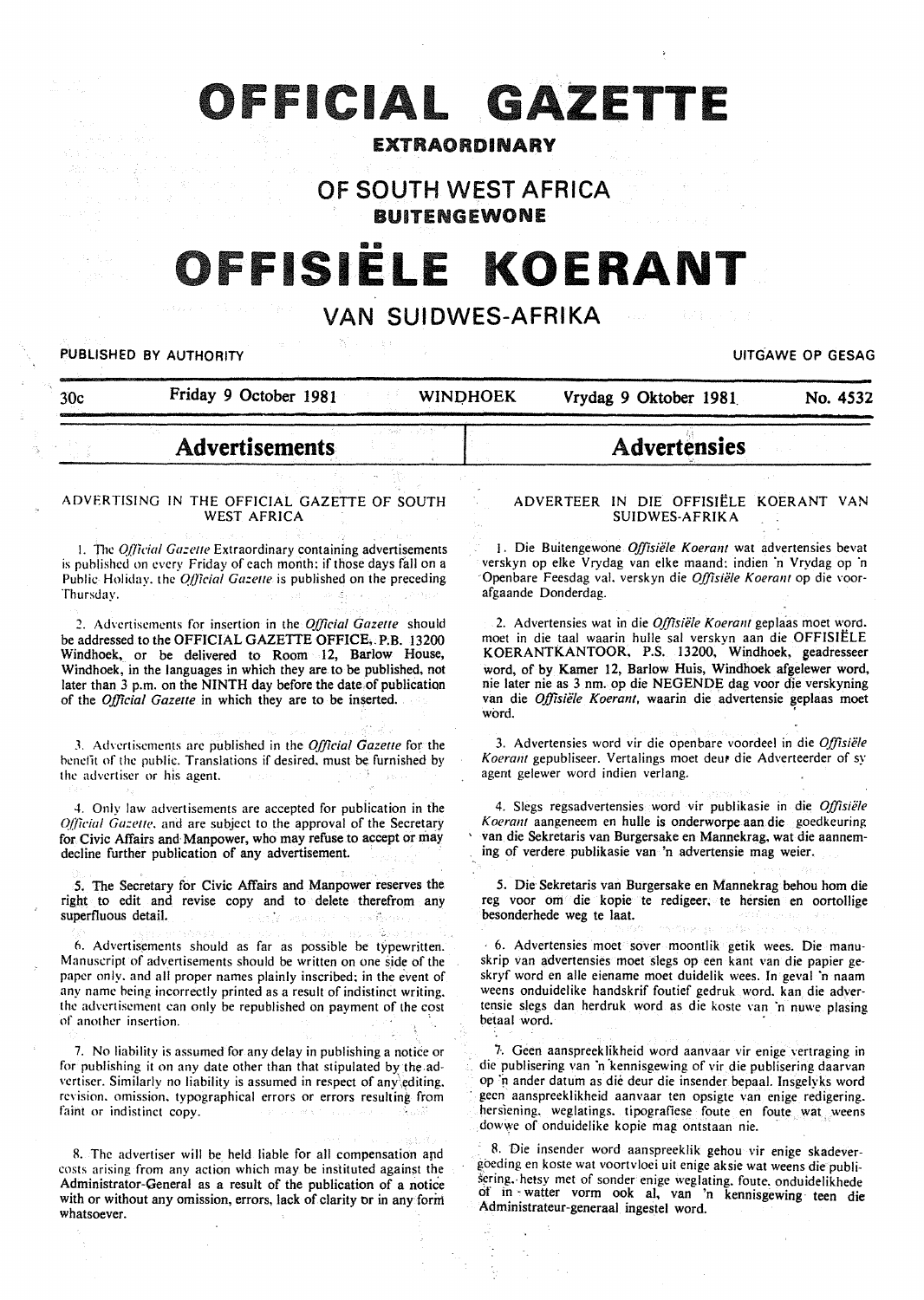9. The subscription for the *Official Gazette* is R12.50 per annum. post free in this Territory and the Republic of South Africa, obtainable from Messrs. The Suidwes-Drukkery Limited, P.O. Box 2196, Windhoek. Postage must be prepaid by overseas subscribers. Single copies of the *0./flcial Gazette* may be obtained from The Suidwes-Drukkery. Limited. P. 0. Box 2196. Windhoek. at the price of 30 c per copy. Copies are kept in stock for only two years.

10. The charge for the insertion of notices is as follows and is payable in the form of cheques. bills. postal or money orders:

#### LIST OF FIXED TARIFF RATES

#### *Stundardised notices*  Administration of Estates Acts notices: Forms J. 297 J. 295. J. 193 and J. 187 .................................. .. Business notices ................................................ .. Butchers' notices ................................................ . Change of name (four insertions) ......................... . Deeds: Lost documents .................................... .. Insolvency Act and Company Acts notices: J 28. J 29. Forms I to 9 ................................................... ..  $N.B. -Forms 2 and 6 -additional statements ac$ cording to word count table. added to the basic tariff. Lost life insurance policies .................................. . Naturalisation notices (including a reprint for the advertiser) ............................................................. . Slum Clearance Court notices, per premises .......... Third party insurance claims for compensation ...... Unclaimed moneys  $-$  only in the extraordinary *Official Gazette, closing date 15 January (per en*try of "name. address and amount'') .................... . *Non-standardised notices*  Company notices: Short notices: Meetings. resolutions. offer of compromise. conversion of company. voluntary windings up: closing of transfer or members' registers and/or declaration of dividends ......... .. Declaration of dividend with profit statements. including notes ................................................ .. Long notices: Transfers. changes with respect to shares or capital, redemptions, resolutions, voluntary liquidations ........................................... .. Liquidator's and other appointees' notices.............. Liquor Licence notices (in extraordinary *Gazelles,*  viz. June/Tvl. November/Cape. January/O.F.S.. April/Natal). per bilingual application ............... Orders of the Court: Provisional and final liquidations or sequestrations ............................................................. . Reductions or changes in capital mergers. offer of compromise .................................................. .. Judicial managements. *curator bonis.* and similar and extensive rules nisi .................................. . Extension of return date ................................ .. Supersessions and discharge of petitions  $(J \ 158)$ Sales in execution and other public sales: Sales in execution ......................................... .. Public auctions. sales and tenders: Up to 75 words ............................................ .. 76 to 250 words ............................................. · *Rate per insertion*  R 2.00 5.00 5.00 25.00 6.00 4.00 2.00 2.00 4.00 2.50 0.80 11.00 25.00 37.00 7.00 7.00 14.00 37.00 37.00 4.00 4.00 18.00 6.00 15.00

9. Die jaarlikse intekengeld op die *Offisiële Koerant* is R 12.50 posvry in hierdie Gebied en die Republiek van Suid-Afrika, verkrygbaar by die here Die Suidwes-Drukkery Beperk, Posbus 2196, Windhoek. Oorsese intekenaars moet posgeld vooruit betaal. Enkel eksemplare van die *Offisiële Koerant* is verkrygbaar van die here Die Suidwes-Drukkery Beperk, Posbus 2196, Windhoek, teen 30c per eksemplaar. Eksemplare word vir slegs twee jaar in voorraad gehou.

10. Die koste vir die plasing van kennisgewings is soos volg en is betaalbaar by wyse van tjeks, wissels, pos- of geldorders:

#### LYS VAN VASTE TARIEWE

| Gestandaardiseerde kennisgewings                                                                                                                                                                  | Tarief P <sup>er</sup><br>plasing |
|---------------------------------------------------------------------------------------------------------------------------------------------------------------------------------------------------|-----------------------------------|
|                                                                                                                                                                                                   | $R -$                             |
|                                                                                                                                                                                                   | 6.00<br>5.00                      |
| Boedelwettekennisgewings: Vorms J. 297, J. 295, J.                                                                                                                                                | 2,00                              |
| Derdeparty-assuransie-eise om skadevergoeding<br>Insolvensiewet- en maatskappywettekennisgewings: J                                                                                               | 2,50                              |
|                                                                                                                                                                                                   | 4.00                              |
| $L.W.$ - Vorms 2 en $6$ - by komstige verklarings<br>volgens woordetal-tabel, toegevoeg tot die basiese<br>tarief.                                                                                |                                   |
| Naamsverandering (vier plasings)<br>Naturalisasiekennisgewings (insluitende 'n herdruk vir                                                                                                        | 25.00                             |
|                                                                                                                                                                                                   | 2.00                              |
| Onopgeëiste geld — slegs in die buitengewone Offi-                                                                                                                                                | 京優.                               |
| siële Koerant, sluitingsdatum 15 Januarie (per in-                                                                                                                                                |                                   |
| skrywing van "naam, adres en bedrag")                                                                                                                                                             | $\sim 0.80$                       |
|                                                                                                                                                                                                   | 5.00                              |
| Slumopruimingshofkennisgewings, per perseel                                                                                                                                                       | 4,00                              |
| Verlore lewensversekeringspolisse                                                                                                                                                                 | 2,00                              |
| Nie-gestandaardiseerde kennisgewings<br>Dranklisensie-kennisgewings (in buitengewone Offi-<br>siële koerante, t.w. Junie/Tvl. November/Kaap,<br>Januarie/O.V.S., April/Natal) per tweetalige aan- | 7.00                              |
|                                                                                                                                                                                                   |                                   |
| Geregtelike en ander openbare verkope:                                                                                                                                                            |                                   |
| Openbare veilings, verkope en tenders:                                                                                                                                                            | 18,00                             |
|                                                                                                                                                                                                   | 6,00                              |
|                                                                                                                                                                                                   | 15,00                             |
|                                                                                                                                                                                                   | 23,00                             |
| Handelsmerke in Suidwes-Afrika                                                                                                                                                                    | 11.00                             |
| Likwidateurs en ander aangesteldes se kennisgewings                                                                                                                                               | 7,00                              |
|                                                                                                                                                                                                   |                                   |
| Maatskappykennisgewings:                                                                                                                                                                          |                                   |
| Kort kennisgewings: Vergaderings, besluite, aan-                                                                                                                                                  |                                   |
| bod van skikking, omskepping van maatskappy,                                                                                                                                                      |                                   |
| vrywillige likwidasies, ens.; sluiting van oordrag-                                                                                                                                               |                                   |
| of lederegisters en/of verklarings van dividende<br>Verklaring van dividende met profytstate, notas in-                                                                                           | 11,00                             |
| gesluit<br>Lang kennisgewings: Oordragte, veranderings met                                                                                                                                        | 25.00                             |
| betrekking tot aandele of kapitaal, aflossings, be-                                                                                                                                               |                                   |
| sluite, vrywillige likwidasies                                                                                                                                                                    | 37,00                             |
| Orders van die Hof:                                                                                                                                                                               |                                   |
| Voorlopige en finale likwidasies of sekwestrasies<br>Verlatings of veranderings in kapitaal, samesmel-                                                                                            | 14.00                             |
|                                                                                                                                                                                                   | 37.00                             |
| Geregtelike besture, kurator bonis en soortgelyke                                                                                                                                                 |                                   |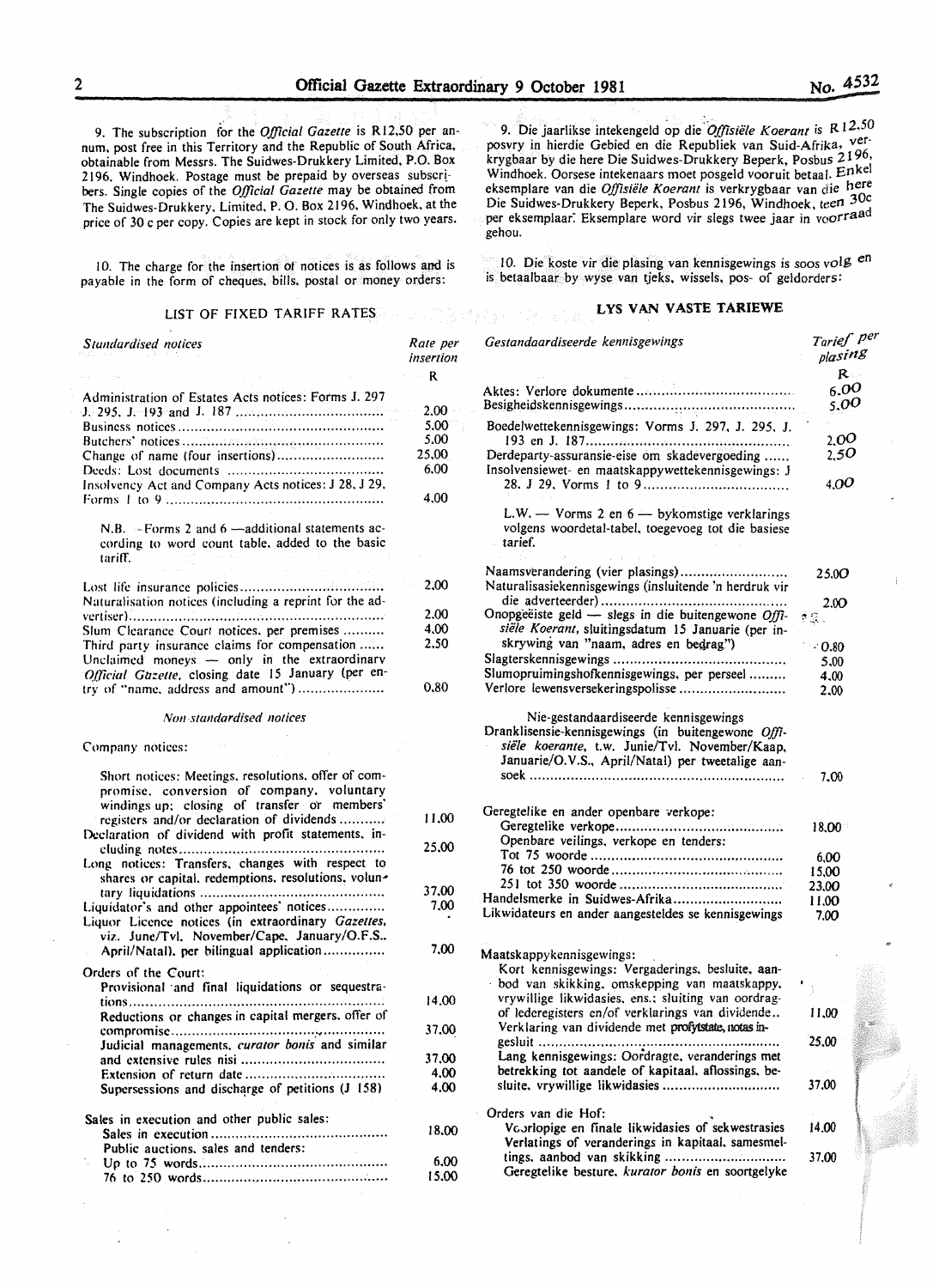|  | 23.00 |
|--|-------|
|  | 11.00 |
|  |       |

#### Vorm/Form J 187

## LIQUIDATION AND DISTRIBUTION ACCOUNTS IN DECEASED ESTATES LYING FOR INSPECTION

In terms of section 35(5) of Act 66 of 1965, notice is hereby given tbat copies of the liquidation and distribution accounts (first and final. *unless otherwise stated)* in the estates specified below will be open for the inspection of all persons interested therein for a period of 21 days (or shorter or longer if specially stated) from the date speculed or from the date of publication hereof, whichever may be the later. and at the offices of the Masters and Magistrates as stated.

Should no objection thereto be lodged with the Masters concerned during the specified period, the executors will proceed to make payments in accordance with the accounts.

215/81 - SINNIG Dieter Manfred Tsumeb, Suidwes-Afrika Tsumeb Windhoek F.M. Oehl Trust, Windhoek.

343/81 - HAGENKÖTTER Karl Heinz 230425 5004 10 7 c/o Prudential Insurance Co, Windhoek Windhoek F.M. Oehl Windhoek.

156/81 - VAN ZYL ook bekend as VAN ZIJL Frederik Hermias 150429 5013 00 7 Satrestraat 31, Academia, Windhoek Martha Johanna van Zyl (gebore Engelbrecht) Windhoek R. H. Meyeridricks. Santamtrust Beperk, Kaapstad.

 $304/81$  - CUPIDO Llewellen Ambrose 610529 5098 20 7 Windhoek Windhoek Volkskas Beperk Pretoria.

234/81 - COETZEE Theresia Hendrika 981203 0004 00 *5*  Keetmanshoop Keetmanshoop Windhoek Barclays-Nasionale Bank Beperk Windhoek

#### Vorm/Form J 193

# NOTICE TO CREDITORS IN DECEASED ESTATES

All persons having claims against the estates mentioned below are hereby called upon to lodge their claims with the executors concerned, within 30 days (or otherwise as indicated) calculated from the date of publication hereof. The information is given in the following order: Estate number. surname and christian names. date of birth. identity number. last address, date of death; surviving spouse's names. surname date of birth and identity number; name and address of executor or authorised agent. period allowed for lodgement of claims if *other than* 30 *days.* 

379/81 -AHRENS Doris Muriel 08 08 1907 070808 0035 00 7 Susanne Grau Altersheim Windhoek 03 07 1981 Barclays-Nasionale Bank Beperk Windhoek

388/81 - NEUMANN Johann Gottlieb 21 06 1900 000421 5008 10 *5* Farm Narris, District Mariental 04 09 1981 Klaus Nieft Executor c/o Keller & Neuhaus Trust Co (Pty) Ltd. P.O. Box 156 Windhoek 30 days Windhoek S.W.A.

186/81 - JANSEN (gebore Losper) Maria Fransisca 3 Oktober 1934 341003 0800 031 Huis Nr. 61. Kronlein Dorp, Keetmanshoop 2 April 1981 David Samuel Jansen Rissik, Cox & Probart Keetmanshoop.

101/81 - VISAGIE Martha Margaretha (voorheen van Zyl gebore De Jongh) 02 04 1912 1204020100042 Springbok Trek Windhoek 15 I 1981 Hermanus Adriaan van Zyl en Andries Jacobus Albertus Engelbrecht van Zyl as genomineerdes van Clanwilliam Eksekuteurskamer Beperk Clanwilliam Boland Bank Beperk Clanwilliam

|                                                    | 37.00 |
|----------------------------------------------------|-------|
|                                                    | 4.00  |
| Tersydestellings en afwysings van petisies (J 158) | 4.00  |

# LIKWIDASIE- EN DISTRIBUSIEREKENING IN BESTORWE BOEDELS WAT TER INSAE LÊ

Ingevolge artikel 35(5) van Wet 66 van 1965, word hierby kennis gegee dat duplikate van die likwidasie- en distribusierekenings (eerste en finale, *tensy anders vermeld)* in die boedels hieronder vermeld, in die kantore van die Meesters en Landdroste soos vermeld en gedurende 'n tydperk van 21 dae (of korter of Ianger *indien spesiaal vermeld)* vanaf gemelde datums of vanaf datum van publikasie hiervan, as dit later is, ter insae lê van alle persone wat daarby belang het.

Indien binne genoemde tydperk geen besware daarteen by die betrokke Meesters ingedien word nie, gaan die eksekuteurs oor tot die uitbetalings ingevolge gemelde rekenings.

198/81 - VAN ALPHEN Roland Pascal 230908 5011 00 8 Aschenbornstraat 57, Pionierspark, Windhoek Windhoek Barclays-Nasionale Bank Beperk Windhoek.

272/81 - VAN NIEKERK Johannes Andries 211120 5029 00 *5* Windhoek Aletta Catharina van Niekerk (gebore Grobler) 300614 0041 00 9 Windhoek Barclays-Nasionale Bank Beperk

Windhoek.<br>- 249/81 - KURZIUS Frieda Renate 060815 0014 00 9 Otjiwarongo Otjiwarongo Windboek Barclays-Nasionale Bank Beperk Windhoek

202/81 - LIEBENBERG Martha Jacoba Margaritha 000727 0007 00 3 Administrasie Huis No. 2510 Warmbad Jurgens Johannes Jacobus Liebenberg 101119 5028 10 1 Karasburg Windhoek Barclays-Nasionale Bank Beperk Windhoek

## KENNISGEWING AAN KREDITEURE IN BESTORWE BOEDELS

Aile persone wat vorderinge het teen die boedels hieronder vermeld, word hierby versoek om hul vorderinge by die betrokke eksekuteurs en binne 'n tydperk van 30 dae (of andersins soos aangedui) gereken vanaf die datum van publikasie hiervan in te !ewer. Die inligting word verstrek in die volgorde: Boedelnommer, familienaam en voorname, geboortedatum, persoonsnommer; laaste adres, datum oorlede; nagelate eggenoot(note) se name, familienaam, geboortedatum en persoonsnommer; naam en adres van eksekuteurs of gemagtigde agent, tvaperk toegelaat vir lewering van vorderings *indien anders as* 30 *dae.* 

392/81 - VENTER Dawid Hermanus 24 12 1944 4412245039006 Malcqlm Spence Straat 26 Olympia Windhoek 03 09 1981 Christoffel Johannes Muller in sy hoedanigheid as genomineerde van Bolank Bank Bpk Posbus 1516 Windhoek

206/81 - GERTSE Benedictus 02 05 1958 580502 5086 00 8 Liideritz Suidwes-Afrika 22 02 1981 F.M. Oehl Trust Windhoek. . 341/81 - KLEIN Herbert Albert 05 06 1911 Windhoek

Suidwes-Afrika 18 07 1980 F.M. Oehl Trust Windhoek.

338/81 - HAYES Willem Frederick 1 Julie 1905 050701 5006 00 4 4de Laan, Karasburg, SW A 22 Junie 1981 Windhoek, SW A Gesie Maria Hayes 27 Januarie 1913 130127 0004 00 6 Volkskas SW A Namibie Beperk, Posbus 383, Pretoria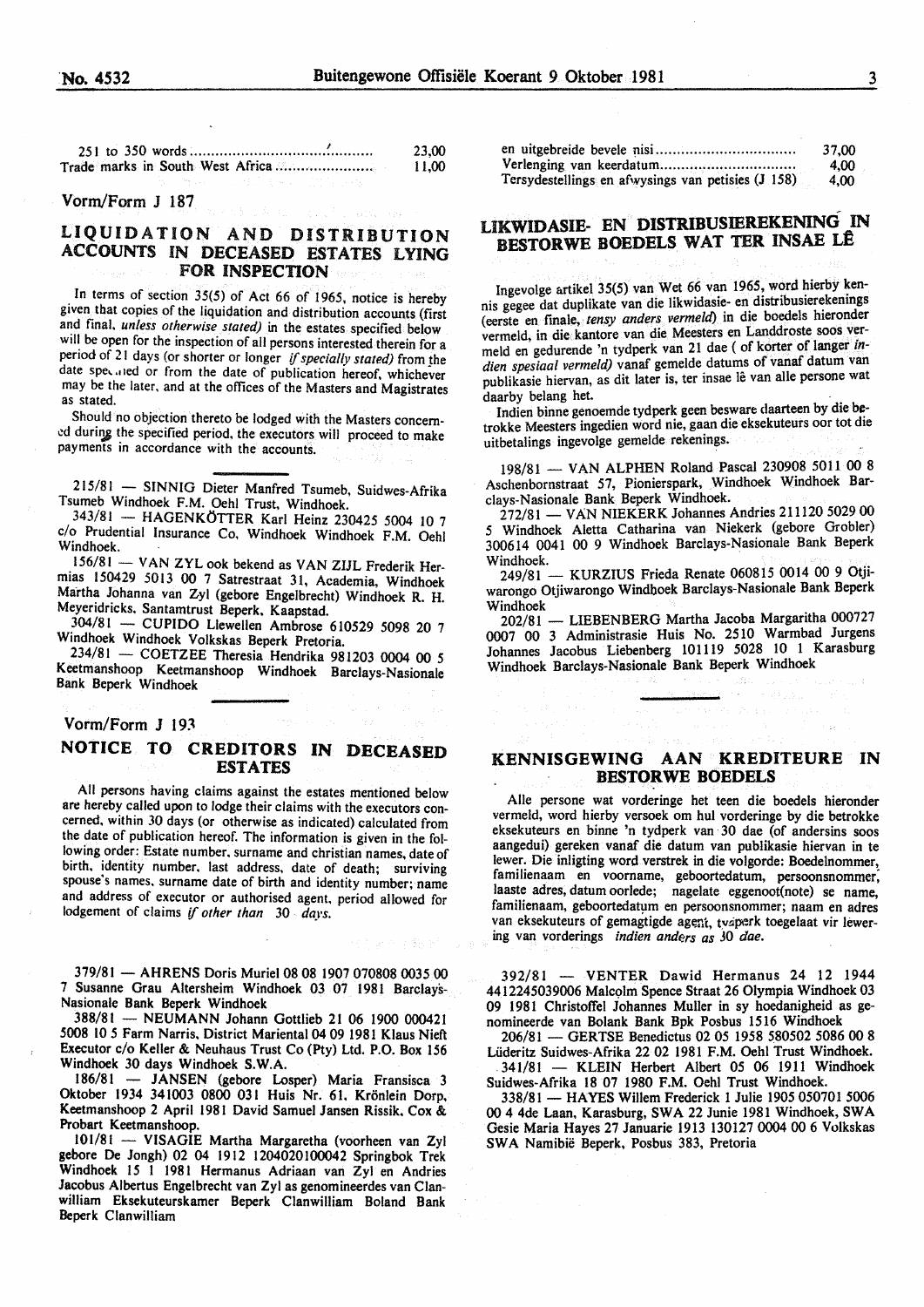Vorm/Form 519

#### LIQUIDATION AND DISTRIBUTION ACCOUNT IN DE-CEASED ESTATE LYING FOR INSPECTION

In terms of section 35 (5) of Act 66 of 1965 notice is hereby given that the liquidation and distribution account in the Estate specified in the Schedule will be open for the inspection of all persons interested therein for a period of 21 days from the date of publication hereof (or otherwise as indicated) at the offices of the Master of the Supreme Court and Magistrate, as stated.

Should no objection thereto be lodged with the Master during the specified period, the Executor will proceed to make payment in accordance therewith. Steven New

322/81 - BRAND Jasper Johannes 9911225003002 Outjo Eerste en Finale Likwidasie- en Distribusierekening Brand Petronella 9 Oktober 1981 Windhoek Outjo Standard Bank SW A Bpk Windhoek

219/81 - ELS lzak Johannes 9909 I 7 5005 00 I Grootfontein Eerste en Finale Likwidasie en Distribusierekening Els Johanna Catharina Wilhelmina 09 10 1981 Windhoek Grootfontein Standard Bank SWA Bpk Windhoek.

#### Vorm/Form 297

# NOTICE FOR ELECTION OF EXECUTORS AND/OR . TUTORS.

#### ELECTION OF EXECUTORS AND TUTORS

The Estates of the Persons mentioned in the subjoined Schedule being unrepresented, interested, interested parties are hereby given notice by Masters of the Supereme Courts of South Africa, that meetings will be held in the several Estates at the dates, times and places specified, for the purpose of selecting some Person or Persons, for approval by the respective Masters, as fit and proper to be appointed by them as Executors or Tutors, as the case may be.

Meetings in a town in which there is a Master's Office, will be held before the Master; elsewhere they will be held before the Magistrate. againsi, sultan na

N.B. - Items indicated by a  $*$  on the left hand side, denote the election of a Tutor; otherwise an Executor is to be elected.

#### LIKWIDASIE EN DISTRIBUSIEREKENING IN BESTORWE BOEDEL WAT TER INSAE LÊ

Ingevolge artikel 35 (5) van Wet 66 van 1965 word hierby kennis gegee dat die likwidasie- en distribusierekening in die Boedel in die Bylae vermeld in die kantore van die Meester van die Hooggeregshof en Landdros soos vermeld vir 'n tydperk van 21 dae vanaf die datum van publikasie hiervan (of andersins soos aangedui) ter insae sal lê vir alle persone wat daarby belang het.

Indien geen besware daarteen by die Meester binne die gemelde tydperk ingedien word nie, sal die eksekuteur tot uitbetaling daarvolgens oorgaan.

260/81 - COX Walter John 030414 0010 00 6 Okahandia Eerste en Finale Likwidasie- en Distribusierekening Cox Johanna Susanna 9 Oktober 1981 Windhoek Okahandja Standard Bank SWA Bpk Windhoek.

#### KENNIS VIR VERKIESING VAN EKSEKUTEURS EN/OF VOOGDE

#### VERKIESING VAN EKSEKUTEURS EN VOOGDE

Aangesien die Boedels van die Persone vermeld in onderstaande Bylae nie verteenwoordig is nie, word hierby deur Meesters van die Hooggeregshowe van Suid-Afrika aan belanghebbendes kennis gegee, dat byeenkomste ten opsigte van die verskillende Boedels op die datums, tye en plekke vermeld, gehou sal word met die doe! om 'n Persoon of Persone te kies vir goedkeuring deur die onderskeie Meesters as geskik en bekwaam om deur bulle aangestel te word as Eksekuteurs of Voogde, na gelang van omstandighede.

In 'n stad waarin 'n Kantoor \'an 'n Meester is. word die byeenkoms voor die Meester gehou en in ander plekke voor die Landdros.

L.W. - Items aan die linkerkant met 'n \* gemerk, dui aan die verkiesing van 'n Voog; andersins word 'n Eksekuteur gekies.

402/81 - KRAUER Oswald Rustend 25 07 1981 16 10 1981 10 vm Meester Windhoek

#### VERLORE TRANSPORTAKTE

Hiermee word kennis gegee dat ons voomemens is om aansoek te doen vir 'n gesertifiseerde afskrif van Akte van Transport Nr. 2007/1972 gedateer 18 Oktober 1972.

Akte van Transport Nr. 2007/1971 gedateer 18 Oktober 1972 ten gunste van ALBERTUS PETRUS CERT COETZEE (gebore op 28 September 1931) SEKRE: Erf Nr. 158. Maltahohe Dorp (Uitbreiding Nr. I) GELEE: In die Dorpsbestuurgebied van Maltahohe Registrasie Afdeling "P" GROOT: 1665 (Eenduisend seshonderd vyf en sestig) Vierkantmeters. Aile persone wat teen die uitreiking van sodanige afskrif beswaar maak, word hierby versoek om dit skriftelik in te dien by die Registrateur van Aktes te windhoek binne vyf (5) weke na die laaste publikasie van hierdie kennisgewingGEDATEER te Windhoek hierdie 25ste dag van September 1981. MULLER & BRAND Prokureurs vir Aanvraer Socolic-gebou John Meinertstraat Posbus 2073 Windhoek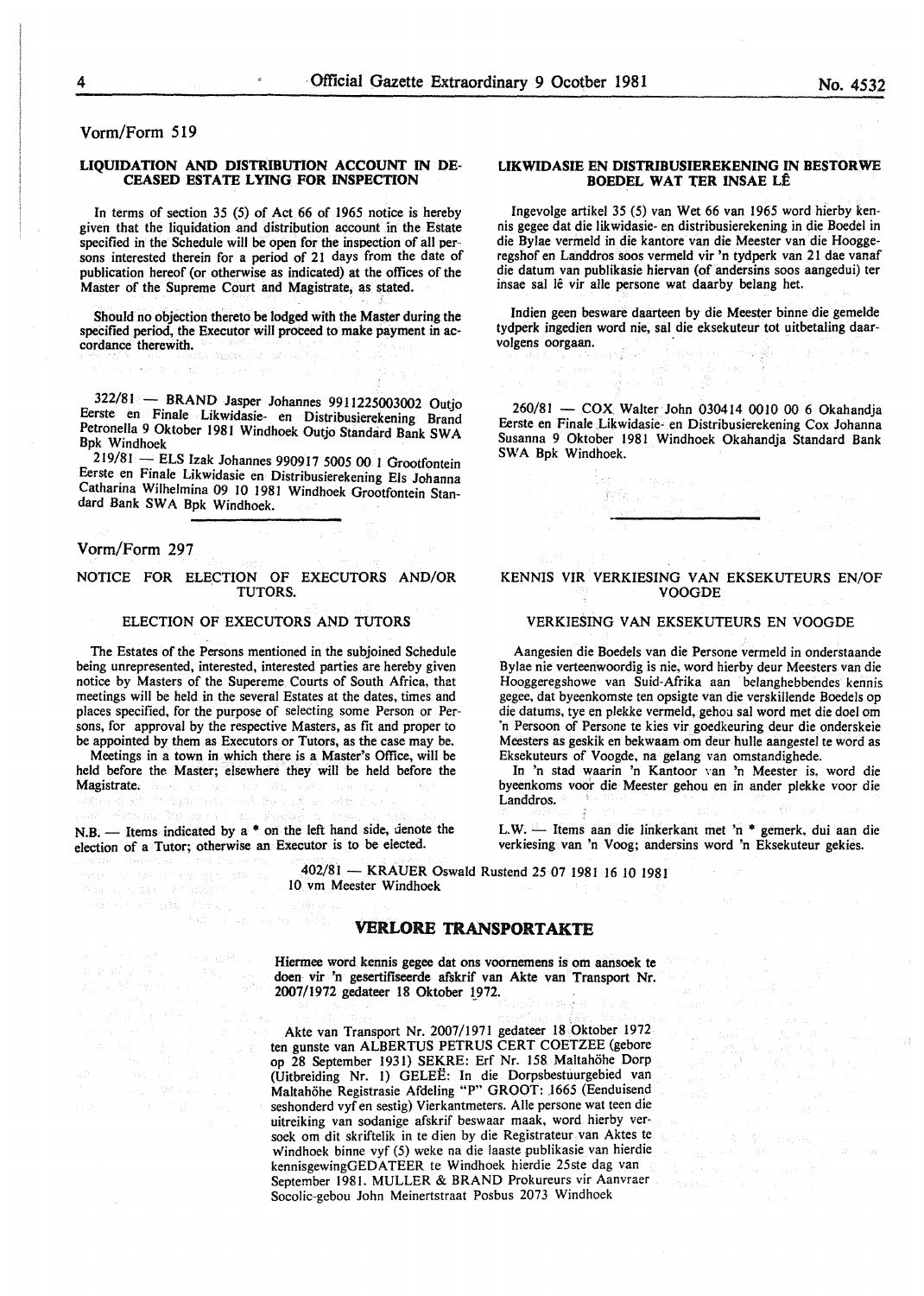Vorm/Form

#### APPOINTMENT OF TRUSTEES AND LIQUIDATORS AND PROOF OF CLAIMS IN SEQUESTRATED ESTATES OR COMPANIES BEING WOUND UP

Pursuant to sections 40(3), 56(3) and 77 of the Insolvency Act, 1936, sections 129, 179 and 182 of the Companies Act, 1926 and sections 339, 366, 375(5)(b) and 402 of the Companies Act, 1973, notice is hereby given that the persons mentioned below have been appointed trustees or liquidators, as the case may be and the persons indebted to the estates or companies are required to pay their debts to them forthwith unless otherwise indicated.

Meetings of creditors or contributories of the said estates or companies will be held on the dates and at the times and places mentioned below, for proof of claims against the estates or companies. for the purpose of receiving the trustees' or liquidators' reports as to the affairs and conditions of the estates or companies and for giving the trustees or liquidators directions concerning the sale or recovery of any parts of the estates or assets of the companies or concerning any matter relating to the administration thereof.

The particulars are given in the following order: Number of estate/company; name and description of estate/company; name and address of trustee or liquidator and date, hour and place of meeting and period within which debt must be paid, if this is not to be done forthwith.

> W9/81 - INSOLVENT ESTATE A.J. Hayward O.F.C. Herrigel of Security Trust S.W.A (Pty) Ltd P.O. Box 3599 Windhoek 9000 Wednesday 21st October 1981 at 10.00 a.m. at the offices of the Master of the Supreme Court, Windhoek Security Trust S.W.A. (Pty) Ltd P.O. Box 3599, Windhoek

Vorm/Form 4

## LIQUIDATION ACCOUNTS AND PLANS. OF DISTRIBUTION OR CONTRIBUTION IN SEQUESTRATED ESTATES OR COMPANIES BEING WOUND UP

Pursuant to section 108 (2) of the Insolvency Act, 1936, section 136 (2) of the Companies Act, 1926, and section 406 (3) of the Companies Act, 1973, notice is hereby given that the liquidation account and plans of distribution or contribution in the estates or the companies mentioned below will lie open for inspection by creditors or contributories at the offices of the Masters and the Magistrates stated therein, for a period of 14 days, or for such a period as stated therein. from the dates mentioned below or from the date of publication hereof, whichever may be the later date.

when be it really example to

#### AANSTELLING VAN KURATORS EN LIKWIDATEURS EN BEWYS VAN VORDERINGS IN GESEKWESTREERDE BOEDELS OF MAATSKAPPYE IN LIKWIDASIE

Ingevolge artikels 40(3), 56(3) en 77 van die Insolvensiewet, tikels 339, 366, 375(5)(b) en 402 van die Maatskappywet, 1973, word hierby kennis gegee dat die persone hieronder vermeld as kurators of likwidateurs aangestel is, na gelang van die geval, en dat persone wat enigiets aan die boedels of maatskappye verskuldig is die skulde, tensy anders vermeld, onmiddellik by genoemde kurators of likwidateurs moet betaal. Byeenkomste van skuldeisers of kontribuante. van genoemde boedels of maatskappye sal gehou word op die datums, ure en plekke hieronder vermeld *vir* die bewys van vorderings teen die boedels of maatskappye, vir die ontvangs van die verslae van die kurators of Iikwidateurs oor die sake en toestand van die boedels of maatskappye en om opdragte aan die kurators of likwidateurs uit te reik betreffende die verkoop of opvordering van gedeeltes van die boedels of bates van die maatskappye of betreffende aangeleenthede rakende die beheer daarvan.

Die besonderhede word verstrek in die volgorde: Nommer van boedel/maatskappy; naam en beskrywing van boedel/maatskappy; naam en adres van kurator of likwidateur, en datum, uur en plek van byeenkoms en tydperk waarin skuld betaal moet word, indien dit nie onmiddellik moet geskied nie.

## LIKWIDASIE:-, DISTRIBUSIE OF KONTRIBU-SIEREKENINGS IN GESEKWESTREERDE BOEDELS OF MAATSKAPPYE IN LIKWIDASIE

Ingevolge artikel 108 (2) van die Insolvensiewet, 1936, artikel 136 (2) van die Maatskappywet; 1926, en artike1406 (3) van die Maatskappywet, 1973, word hierby kennis gegee dat die likwidasie-, distribusie- of kontribusierekenings in die boedels of die maatskappye, na gelang van die geval, hieronder vermeld ter insae van skuldeisers of kontribuante sal lê op die kantore van die Meesters en Landdroste daarin genoem, gedurende 'n tydperk van 14 dae, of die tydperk wat daarin vermeld is, vanaf die datum hieronder vermeld of vanaf die datum van publikasie hiervan, watter datum ook al die laaste is.

 $W6/80$  - D.E.C. ENGINEERING (PTY) LIMITED (In likwidasie) Tweede en Finale Likwidasie- en Distribusierekening Meester Windhoek 9 Oktober 1981 F.M. Oehl Trust Windhoek.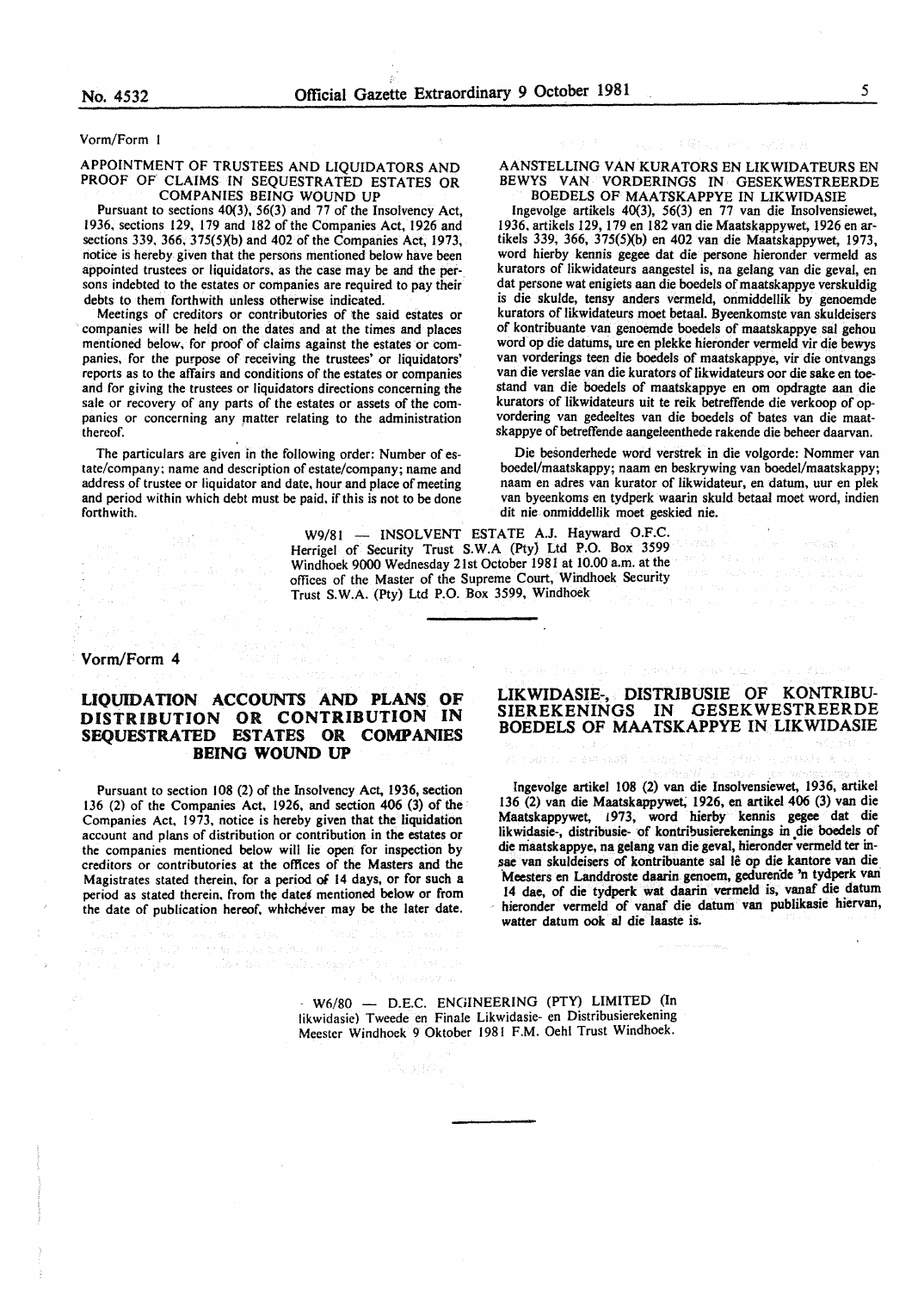#### AKTES: VERLORE DOKUMENTE

Kennis word hiermee gegee ingevolge die Registrasie van Aktes Wet, nr. 47 van 1937, dat die volgende applikante voornemens is om aansoek te doen vir 'n gesertifiseerde afskrif van die genoemde dokument(e) en dat aile persone wat teen die uitreiking van sodanige afskrif beswaar maak hiermee versoek word om dit skriftelik in te dien by die Registrateur van Aktes te genoemde plek, binne vyf weke na die laaste publikasie van die kennisgewing.

REGISTRASIE AFDELING "R" Akte van Transport Nr. 510/1969, gedateer I April 1969 Willem Jacob van Niekerk 1(gebore op 18 Februarie 1932) SEKERE: Gedeelte 1 van die Plaas Doorloop Nr 207 Registrasie Afdeling "R" GROOT: 5050,9748 (vyfduisend en Vyftig Komma Nege Sewe Vier Agt) Hektare. Dr. Weder Kruger & Hartmann Prokureur vir Applikant Posbus 864, Windhoek Besware in te dien by die Registrateur van Aktes te Windhoek  $\frac{12000}{2}$  and  $\frac{1}{2}$ <br> $\frac{1}{2}$  and  $\frac{1}{2}$  and  $\frac{1}{2}$  and  $\frac{1}{2}$ <br> $\frac{1}{2}$  and  $\frac{1}{2}$ Sangers. Anderen wir

Flame are

ilis - The Gastron County of the Street<br>San Gastron Street and the Approximation

In finition in the sy

R. Profesor St

a a shekara wa shekara wa wasan k

AKTES: VERLORE DOKUMENTE

网络神经细胞 经工作

.<br>เพิ่มที่ คืออา

Kennis word hiermee gegee ingevolge die Registrasie van Aktes Wet, nr. 47 van 1937, dat die volgende applikante voornemens is om aansoek te doen vir 'n gesertifiseerde afskrif van die genoemde dokument(e) en dat aile persone wat teen die uitreiking van sodanige afskrif beswaar maak hiermee versoek word om dit skriftelik in te dien by die Registrateur van Aktes te genoemde plek, binne vyf weke na die laaste publikasie van die kennisge $wing.$ 

GOBABIS DORP Registrasie Afdeling "L" Akte van Transport Nr. T79/l971 gedateer 28 Januarie 1971 JOHANNA ELIZABETH LE ROUX (gebore VAN NIEKERK op 14 Oktober 1920), Weduwee SEKERE: Erf Nr. 216 Gobabis Dorp GELEË: In die Munisipaliteit van Gobabis REGISTRASIE AFDELING "L" GROOT: 1916 Vierkante Meters. Dr. Weder Kruger & Hartman Postus 864 Windhoek Besware in te dien by die Registrateur van Aktes te Windhoek.

LUDERITZ DORP, Buitestedelike gebied van Liideritz Akte van Transport Nr. 240/1948 gedateer 23 April 1948 FELIX HEINRICH PAUL MROCZKOWSKI (gebore op 25 November 1931) SEKERE: Erf Nr. 27, Lüderitz Dorp GELEE: In die buitestedelike Gebied van Liideritz REGISTRASIE AFDELING "N" GROOT: 722 (Sewehonderd twee en twintig) Vierkante Meters Dr. Weder Kruger & Hartman Posbus 864 Windhoek. Besware in te dien by die Registrateur van Aktes te Windhoek.

#### VERLORE DOKUMENTE

Kennis word hiermee gegee ingevolge die Registrasie van Aktes Wet Nr. 47 van 1937, dat die volgende applikante voornemens is om aansoek te doen vir 'n gesertifiseerde afskrif van die genoemde dokument(e) en dat aile persone wat teen die uitreiking van sodanige afskrif beswaar maak hiermee versoek word om dit skriftelik in te dien by die Registrateur van Aktes te genoemde plek, binne vyf weke na die laaste publikasie van die kennisgewing.

WINDHOEK Akte van Transport Nr. T174/1963 gedateer 21 Maart 1963 SEABROOKS (PROPRIETARY) LIMITED SEKERE: Erf Nr. 3402, Windhoek Dorp, GELEE: In die Munisipa1iteit van Windhoek REGISTRASIE AFDELING "K" GROOT: 1350 (eenduisend Driehonderd en Vyftig Vierkante Meters) Dr. Weder Kruger & Hartmann Prokureurs vir Applikant Posbus 864, Windhoek. Besware in te dien by die Registrateur van Aktes te Windhoek.

te da ou sus) - c

DEED OF TRANSFER No. 1050/1974 dated 14th May 1974. I. VERA ANITA BOLLINGER (born Trossbach on 6th November 1930) Widow; 2. INGE ANNA K6TTING (born Trossbach on 9th March 1941) married out of community of property to Jürgen Kötting (ANC No. 230/1961); 3. HELGA CHARLOTTE TROSSBACH (born on 17th November 1942) Major Spinster: 4. HANNELORE HEIDRUN LINOW (born Trossbach on 9th June 1946) married out of community of property to Klaus Hans Karl Linow (ANC No. 157/1967): 5. HORST ERWIN TROSSBACH (born on lOth January 1948) in respect of: CERTAIN: Remaining Extent of Erf No. 438 Klein Windhoek Township; SITUATE: in the Municipality of Windhoek Registration Division "K"; MEASURING: 2643 Square Metres:

 $\label{eq:3.1} \left(1,12^3,25\right)\approx 1.5\approx 1.5\sqrt{3}$ 

All persons having objection to the issue of such copy are hereby requested to lodge the same in writing with the Registrar of Deeds at WINDHOEK within five weeks from the last publication of this notice.

DATED AT WINDHOEK THIS 31ST DAY of AUGUST 1981.

LORENTZ & BONE Standard Bank Chambers WINDHOEK Attorneys for Applicants.

#### KENNISGEWING

Boedel van wyle Johann Maus Nr. 462/80. Kennis geskied hiermee dat die Eerste en Laaste Likwidasie en Distribusierekening in bogenoemde boedel ter insae Ie te die Kantoor van die Meester van die Hooggeregshof, Windhoek, vir 'n tydperk van 21 dae vanaf 09 lO 1981.

G.E. HORSTHEMKE Ekseketeur p/a Trust & Letting (Edms) Bpk Posbus 3533 WINDHOEK 9000